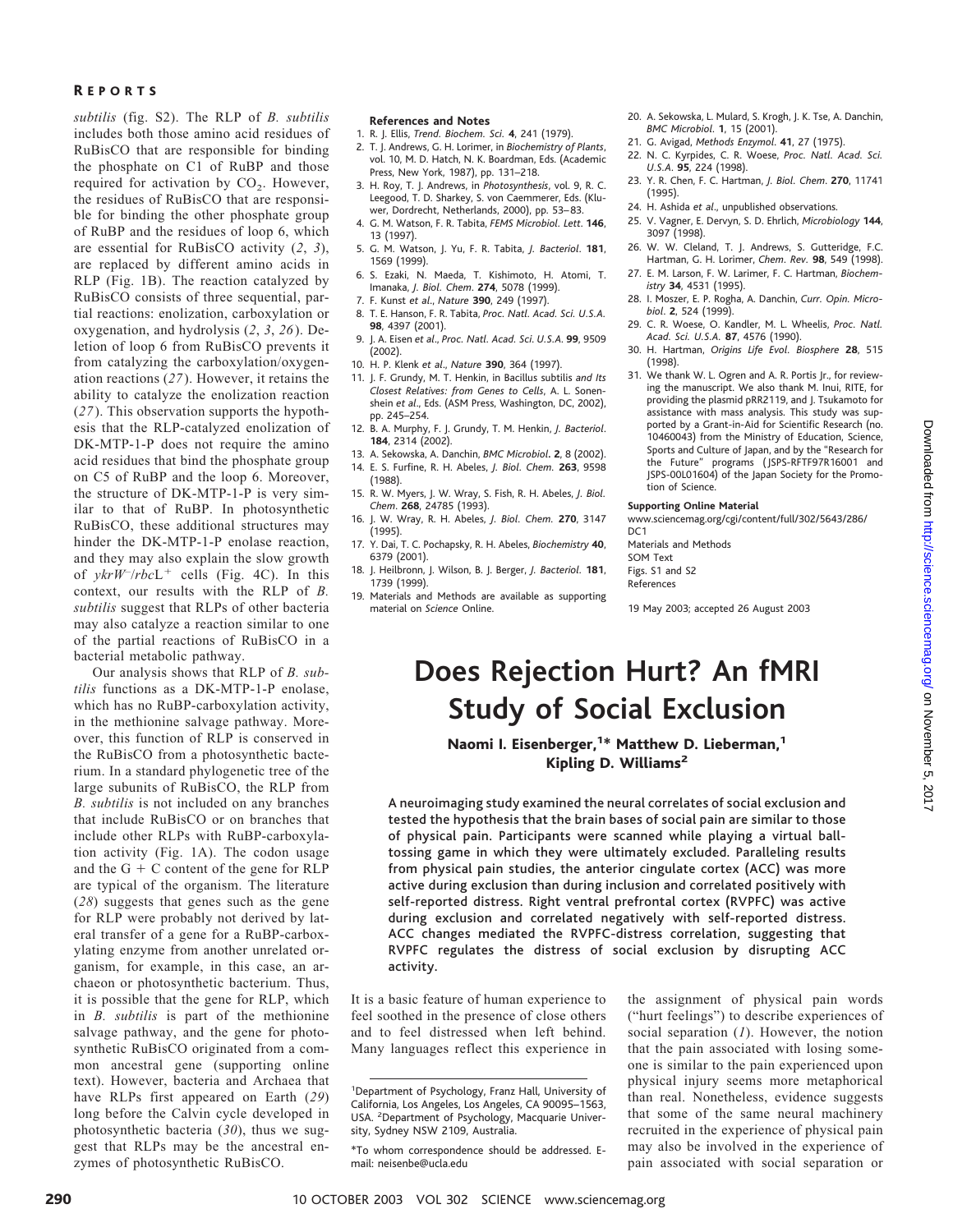rejection (*2*). Because of the adaptive value of mammalian social bonds, the social attachment system, which keeps young near caregivers, may have piggybacked onto the physical pain system to promote survival (*3*). We conducted a functional magnetic resonance imaging (fMRI) study of social exclusion to determine whether the regions activated by social pain are similar to those found in studies of physical pain.

The anterior cingulate cortex (ACC) is believed to act as a neural "alarm system" or conflict monitor, detecting when an automatic response is inappropriate or in conflict with current goals (*4*–*6*). Not surprisingly, pain, the most primitive signal that "something is wrong," activates the ACC (*7*, *8*). More specifically, dorsal ACC activity is primarily associated with the affectively distressing rather than the sensory component of pain (*7*–*9*).

Because of the importance of social bonds for the survival of most mammalian species, the social attachment system may have adopted the neural computations of the ACC, involved in pain and conflict detection processes, to promote the goal of social connectedness. Ablating the cingulate in hamster mothers disrupts maternal behavior aimed at keeping pups near (*10*), and ablating the cingulate in squirrel monkeys eliminates the spontaneous production of the separation cry, emitted to reestablish contact with the social group (*11*). In human mothers, the ACC is activated by the sound of infant cries (*12*). However, to date, no studies have examined whether the ACC is also activated upon social separation or social rejection in human subjects.

Right ventral prefrontal cortex (RVPFC) has been implicated in the regulation or inhibition of pain distress and negative affect (*13*–*16*). The primate homolog of VPFC has efferent connections to the region of the ACC associated with pain distress (*17*, *18*), suggesting that RVPFC may partially regulate the ACC. Additionally, electrical stimulation of VPFC in rats diminishes pain behavior in response to painful stimulation (*19*). More recently in humans, heightened RVPFC activation has been associated with improvement of pain symptoms in a placebo-pain study (*16*).

Given that even the mildest forms of social exclusion can generate social pain (*20*), we investigated the neural response during two types of social exclusion: (i) explicit social exclusion (ESE), in which individuals were prevented from participating in a social activity by other players engaged in the social activity, and (ii) implicit social exclusion (ISE), in which participants, because of extenuating circumstances, were not able to join in a social activity with other players.

fMRI scans were acquired while participants played a virtual ball-tossing game ("CyberBall") with what they believed to be two other players, also in fMRI scanners, during which the players eventually excluded the participant (*21*). In reality, there were no other players; participants were playing with a preset computer program and were given a cover story to ensure that they believed the other players were real (*22*).

In the first scan (ISE), the participant watched the other "players" play Cyber-Ball. Participants were told that, because of technical difficulties, the link to the other two scanners could not yet be made and thus, at first, they would be able to watch but not play with the other two players. This cover story was intended to allow participants to view a scene visually identical to ESE without participants believing they were being excluded. In the second scan (inclusion), participants played with the other two players. In the final scan (ESE), participants received seven throws and were then excluded when the two players stopped throwing participants the ball for the remainder of the scan (-45 throws). Afterward, participants filled out questionnaires assessing how excluded they felt and their level of social distress during the ESE scan (*22*).

Behavioral results indicated that participants felt ignored and excluded during ESE  $(t = 5.33, P < 0.05)$ . As predicted, group analysis of the fMRI data indicated that dorsal ACC (Fig. 1A)  $(x = -8, y = 20,$  $z = 40$ ) was more active during ESE than during inclusion ( $t = 3.36$ ,  $r = 0.71$ ,  $P <$ 0.005) (*23*, *24*). Self-reported distress was positively correlated with ACC activity in this contrast (Fig. 2A)  $(x = -6, y = 8, z =$ 45,  $r = 0.88$ ,  $P < 0.005$ ;  $x = -4$ ,  $y = 31$ ,  $z = 41$ ,  $r = 0.75$ ,  $P < 0.005$ ), suggesting that dorsal ACC activation during ESE was associated with emotional distress paralleling previous studies of physical pain (*7*, *8*). The anterior insula  $(x = 42, y = 16, z = 1)$ was also active in this comparison  $(t =$ 4.07,  $r = 0.78$ ,  $P < 0.005$ ); however, it was not associated with self-reported distress.

Two regions of RVPFC were more active during ESE than during inclusion (Fig.



1B)  $(x = 42, y = 27, z = -11, t = 4.26, r =$  $0.79, P \le 0.005; x = 37, y = 50, z = 1, t =$ 4.96,  $r = 0.83$ ,  $P < 0.005$ ). Self-reported distress was negatively correlated with RVPFC activity during ESE, relative to inclusion (Fig. 2B)  $(x = 30, y = 34, z = -3,$  $r = -0.68, P < 0.005$ . Additionally, RVPFC activation  $(x = 34, y = 36, z = -3)$ was negatively correlated with ACC activity  $(x = -6, y = 8, z = 45)$  during ESE, relative to inclusion ( $r = -0.81, P \le 0.005$ ) (Fig. 2C), suggesting that RVPFC may play a self-regulatory role in mitigating the distressing effects of social exclusion.

ACC activity  $(x = -6, y = 8, z = 45)$ mediated the direct path from RVPFC (*x* 34,  $y = 36$ ,  $z = -3$ ) to distress (Sobel test,  $Z = 3.16$ ,  $P < 0.005$ ). After controlling for ACC activity, the remaining path from RVPFC to distress was no longer significant ( $\beta = -0.17, P > 0.5$ ). This mediational model is nearly identical to the results from previous research on the self-regulation of physical pain (*16*).

ISE, relative to inclusion, also produced significant activation of ACC ( $x = -6$ ,  $y =$  $21, z = 41$ ;  $(z = 41, t = 4.34, I = 0.78, P <$ 0.005). To preserve the cover story, selfreported distress was not assessed after this condition, and thus we could not assess the relation between ACC activity during ISE and perceived distress. However, no RVPFC activity was found in this comparison, even at a  $P = .05$  significance level, suggesting that the ACC registered this ISE but did not generate a self-regulatory response.

In summary, a pattern of activations very similar to those found in studies of physical pain emerged during social exclusion, providing evidence that the experience and regulation of social and physical pain share a common neuroanatomical basis. Activity in dorsal ACC, previously linked to the experience of pain distress, was associated with increased distress after social exclusion. Furthermore, activity in RVPFC, previously linked to the regulation of pain distress, was associated with diminished distress after social exclusion.

The neural correlates of social pain were also activated by the mere visual appear-



**Fig. 1.** (**A**) Increased activity in anterior cingulate cortex (ACC) during exclusion relative to inclusion. (**B**) Increased activity in right ventral prefrontal cortex (RVPFC) during exclusion relative to inclusion.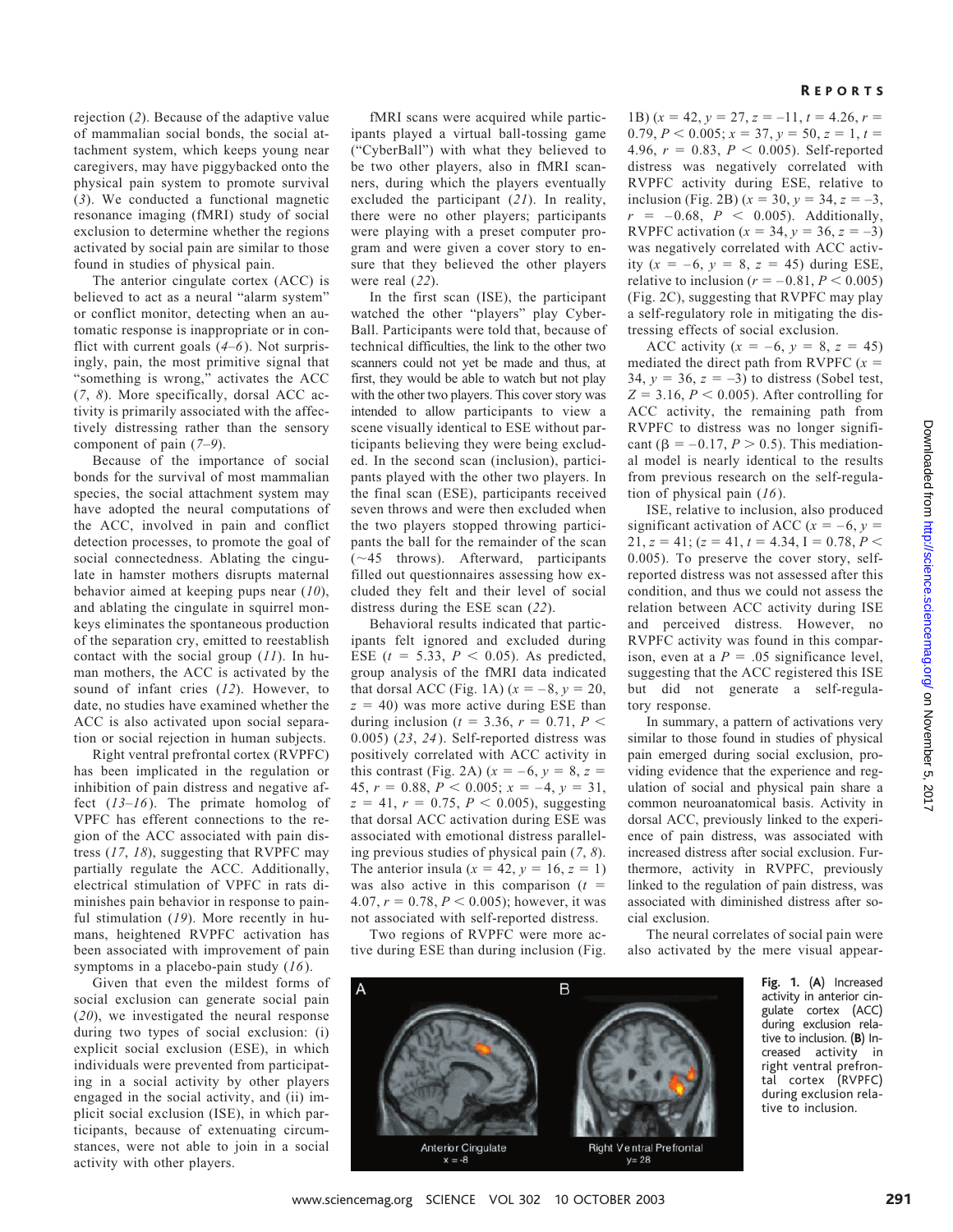## R EPORTS

ance of exclusion in the absence of actual exclusion. The pattern of neural activity associated with ISE and ESE provides some challenges to the way we currently understand exclusion and its consequences. Although the neural correlates of distress were observed in both ISE and ESE, the self-regulation of this distress only occurred in response to ESE. Explicit awareness of exclusion may be required before individuals can make appropriate attributions and regulate the associated distress.

Dorsal ACC activation during ESE could reflect enhanced attentional processing, previously associated with ACC activity (*4*, *5*), rather than an underlying distress due to exclusion. Two pieces of evidence make this possibility unlikely. First, ACC activity was strongly correlated with perceived distress after exclusion, indicating that the ACC activity was associated with changes in participants' self-reported feel-

Social Distr

**Fig. 2.** Scatterplots showing the relation during exclusion, relative to inclusion, between (**A**) ACC activity and self-reported distress, (**B**) RVPFC and selfreported distress, and (**C**) ACC and RVPFC activity. Each point represents the data from a single participant.

ing states. Second, although inclusion is likely to require greater attentional processing than does ISE to facilitate participation in the game, there was greater ACC activity during ISE than during inclusion, indicating that the ACC activity was not fully attributable to heightened attention.

Because of the need to maintain a realistic situation in which participants would genuinely feel excluded, the study did not contain some of the controls typical of most neuroimaging studies. For instance, the conditions were always implemented in the same order so as to keep expectations consistent from one scan to the next across participants. It was especially critical that ESE came last to prevent expectations of possible exclusion from contaminating the other conditions. There was only a single ESE period to preserve ecological validity. This modification, however, diminishes, rather than increases, the likelihood of Type I errors.

 $4.0$ A  $r = .88$  $3.5$  $3.0$ **Distress** iocial  $0.06$  $-0.03$  $0.03$  $0.06$  $0.09$  $0.12$  $0.15$  $1.5$  $1.0$ Anterior Cingulate (-6845)  $r = -.68$ B  $4.0$  $3.5$  $3.0$  $-0.04$  $0.04$  $-0.06$  $-0.02$  $0.08$  $0.1$  $0.02$  $0.06$  $2.0$  $1.5$  $\cdot$ ntal (34 36 -3)  $0.15$  $r = -.81$ C  $0.10$ Cinqulate  $0.05$ Anterior  $0.08$  $-0.04$  $0.04$  $0.08$  $-0.05$ 

This study suggests that social pain is analogous in its neurocognitive function to physical pain, alerting us when we have sustained injury to our social connections, allowing restorative measures to be taken. Understanding the underlying commonalities between physical and social pain unearths new perspectives on issues such as why physical and social pain are affected similarly by both social support and neurochemical interventions (*2*, *3*, *25*), and why it "hurts" to lose someone we love (*1*).

#### **References and Notes**

- 1. M. R. Leary, C. A. Springer, in *Behaving Badly: Aversive Behaviors in Interpersonal Relationships*, R. Kowalski, Ed. (American Psychological Association, Washington, DC, 2001), pp. 151–175.
- 2. J. Panksepp, *Affective Neuroscience* (Oxford University Press, New York, 1998).
- 3. E. Nelson, J. Panksepp, *Neurosci. Biobehav. Rev.* **22**, 437 (1998).
- 4. G. Bush, P. Luu, M. I. Posner, *Trends Cognit. Sci.* **4**, 215 (2000).
- 5. C. S. Carter *et al.*, *Proc. Natl. Acad. Sci. U.S.A.* **97**, 1944 (2000).
- 6. T. A. Kimbrell *et al.*, *Biol. Psychol.* **46**, 454 (1999).
- 7. P. Rainville, G. H. Duncan, D. D. Price, B. Carrier, M. C. Bushnell, *Science* **277**, 968 (1997).
- 8. N. Sawamoto *et al.*, *J. Neurosci.* **20**, 7438 (2000).
- 9. E. L. Foltz, E. W. White, *J. Neurosurg.* **19**, 89 (1962).
- 10. M. R. Murphy, P. D. MacLean, S. C. Hamilton, *Science* **213**, 459 (1981).
- 11. P. D. MacLean, J. D. Newman, *Brain Res.* **450**, 111 (1988).
- 12. J. P. Lorberbaum *et al.*, *Depress. Anxiety* **10**, 99 (1999).
- 13. P. Petrovic, E. Kalso, K. M. Petersson, M. Ingvar, *Science* **295**, 1737 (2002).
- 14. A. R. Hariri, S. Y. Bookheimer, J. C. Mazziotta, *Neuroreport* **11**, 43 (2000).
- 15. D. M. Small, R. J. Zatorre, A. Dagher, A. C. Evans, M. Jones-Gotman, *Brain* **124**, 1720 (2001).
- 16. M. D. Lieberman *et al.*, in preparation. 17. S. T. Carmichael, J. L. Price, *J. Comp. Neurol.* **363**, 615
- (1995). 18. C. Cavada, T. Company, J. Tejedor, R. J. Cruz-Rizzolo,
- F. Reinoso-Suarez, *Cerebr. Cort.* **10**, 220 (2000).
- 19. Y. Q. Zhang, J. S. Tang, B. Yuan, H. Jia, *Pain* **72**, 127 (1997).
- 20. L. Zadro, K. D. Williams, reported in K. D. Williams, T. I. Case, C. L. Govan, in *Responding to the Social World: Implicit and Explicit Processes in Social Judgments and Decisions*, J. Forgas, K. Williams, W. von Hippel, Eds. (Cambridge University Press, New York, in press).
- 21. K. D. Williams, C. Cheung, W. Choi, *J. Personal. Soc. Psychol.* **79**, 748 (2000).
- 22. Materials and methods are available as supportive material on *Science* Online.
- 23. The correction for multiple comparisons was carried out with an uncorrected *P* value of 0.005 and a cluster size threshold of 10, corresponding to a pervoxel false positive probability of less than 0.000001 (*24*).
- 24. S. D. Forman *et al.*, *Magn. Reson. Med.* **33**, 636 (1995)
- 25. J. L. Brown, D. Sheffield, M. R. Leary, M. E. Robinson, *Psychosom. Med.* **65**, 276 (2003).
- 26. We thank A. Satpute and the staff of the University of California, Los Angeles, Brain Mapping Center for their assistance. This research was funded by a grant from the National Institutes of Mental Health (R21MH66709-01) to M.D.L.

**Supporting Online Material**

www.sciencemag.org/cgi/content/full/302/5643/290/  $DC1$ 

Materials and Methods

14 July 2003; accepted 15 August 2003

 $-0.10$ **Ventral Prefr**